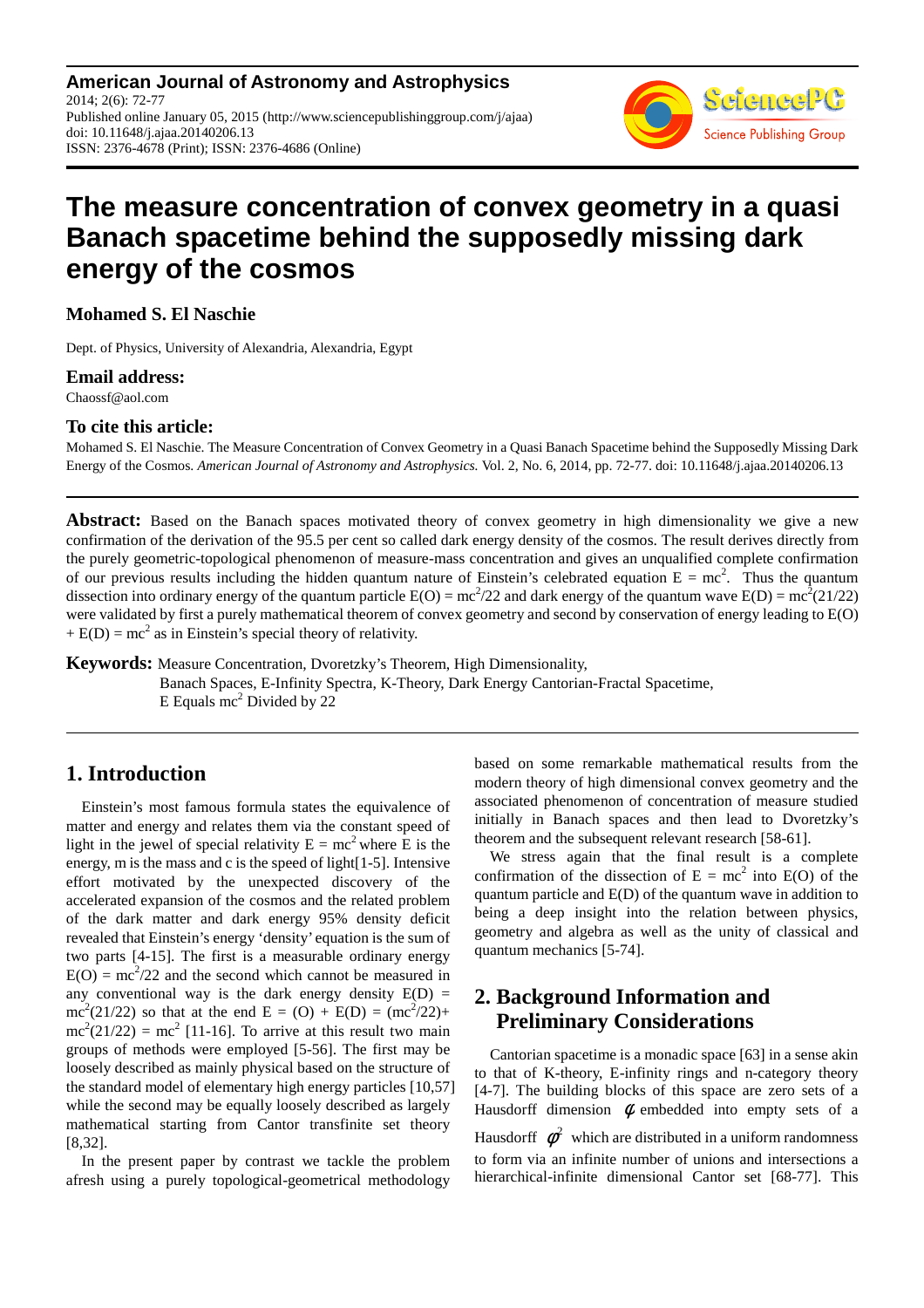Suslin-like operation [71] entails few fundamental equations which determine all what is required to deduce various vital invariant properties of this space which we use to mimic our own physical macro and micro quantum spacetime. Based on the above we were able to show in the last four years beyond reasonable doubt that the jewel of special relativity, i.e.  $E =$  $mc<sup>2</sup>$  is in fact the sum of two partial equations. As mentioned earlier on in the introduction, the first part  $E(O) = mc^2/22$ gives us the real measurable energy density which is due to the particle side of quantum mechanics as modeled by the zero set in Kaluza-Klein five dimensional spacetime [30]. The second part on the other hand is the dark energy which cannot be measured in the ordinary way  $E(D) = mc^2(21/22)$  and which is due to the wave nature of the quantum particle-wave duality as modeled by the empty set in the same K-K spacetime [30]. A trivial computation shows then that  $1/22 = 4.5\%$  and  $21/22 =$ 95.5% of Einstein's total energy density in complete agreement with all modern cosmological measurements. Again in the last four years numerous derivations of the preceding dissection of Einstein's basic energy-mass relation was given by the author and his collaborators using a variety of physical and algebraic derivation and all leading to the same fundamental conclusion [4-77].

The present work is not intended to review or discuss in details past derivations but is mainly concerned with giving a new purely geometrical derivation showing that the so called missing 95.5% dark energy is a well established geometrical phenomena completely understood since many years in the mathematical literature without drawing or suspecting any physical conclusion or relation to high energy quantum physics or cosmology [58-61]. We are talking here about the phenomenon of measure concentration of convex geometry with high dimensionality which is an off spring of research works on Banach spaces [66]. The next section is mainly concerned with outlining and explaining this fascinating new connection between pure geometry, quantum physics and cosmology as well as how classical mechanics arise from the deeper mechanics of the quantum and the even deeper mathematics of transfinite set theory and infinite dimensional Banach spaces [58-64].

# **3. Cantorian Spacetime as a Convex Geometry in very High Dimensions**

#### *3.1. Short Review of the Relevant Results in Convex Geometry*

The aim of this minimalistic section is to show the failure of our low dimensionality intuition when dealing with geometrical objects of higher dimensionality that start in earnest with  $n \geq 4$  [72-74]. Similar ideas were discussed by the present author many years ago while attempting to connect string theory and the geometry of spacetime with sphere backing and chess board tiling [74]. The present fundamental example goes in the same main direction and even beyond to the degree that it becomes of fundamental importance in the cosmology of dark energy. To start let us calculate the *n* −1 dimensional slice of a unit ball. The relatively elementary

consideration involving the use of the stirling formula leads to an accurate approximation of the volume of the smaller slice [58-61]

$$
Vol(n) = (\sqrt{e})(e^{-\pi e x^2})
$$
 (1)

where  $\left\{ x \in \mathbb{R}^n : \frac{1}{2} \le x_1 \le \frac{1}{2} \right\}$  fixes the width of parallel slices. That way we can conclude that the volume 'mass' distribution is Gaussian and for a fixed slab width almost 95.5% of the mass lies in this slice [58]. Now as hinted at earlier, our intuition could lead us to wrongly think that this 95.5% measure concentration is located in dimension  $n-1$  at the centre of the n-dimensional space. The centre of the n-dimensional space. The mathematical-geometrical truth however is exactly the opposite and careful consideration reveals that for large n the measure concentration is asymptotically near to the surface [58]. For  $n = \infty$  the 95.5% is for all practical reasons the surface itself. The mathematical literature is in the meantime abounds with various extensions of this remarkable result which is based on A. Dvoretzky's theorem and the work of V. Milman and its mathematical-geometrical ramifications [58-61]. In the present work however our evident interest is clearly in the obvious relevance of the above conclusion to dark energy cosmology. We start by showing the almost one to one correspondence of the above with the Cantorian-fractal holographic boundary of E-infinity spacetime and its dark energy content.

#### *3.2. The Measure Concentration of E-Infinity Spacetime as an Explanation for Dark Energy*

As mentioned earlier on in the introduction, the building blocks of E-infinity Cantorian spacetime are zero sets embedded into an empty set as their surface or cobordism. Since the zero set (n = 0) has a Hausdorff dimension  $\phi$  and the empty set (n = -1) has a Hausdorff dimension  $\phi^2$  then in D − 5 Kaluza-Klein spacetime the unit volumetric measure would be the average of intersectional D  $-5$  zero set volume  $\phi^5$  and the additive 5 <sup>-</sup> D empty set volume 5 $\phi^2$  where we interpreted  $\phi^5$  and  $5\phi^2$  as a Hausdorff volume or topological probability as an extension of the classical notion of geometrical probability [5-7, 68,69]. Consequently the average volume is simply [70]

$$
\langle V \rangle = \left( \phi^5 / 2 \right) + \left( 5 \phi^2 / 2 \right) \tag{2}
$$

The corresponding average energy is therefore nothing else but Einstein's celebrated formula [28]

$$
E = (\phi^5 / 2)mc^2 + (5\phi^2 / 2)mc^2
$$
  
= 
$$
[(\phi^5 / 2) + (5\phi^2 / 2)]mc^2
$$
  
= 
$$
(1)(mc^2)
$$
  
= 
$$
mc^2.
$$
 (3)

From [28]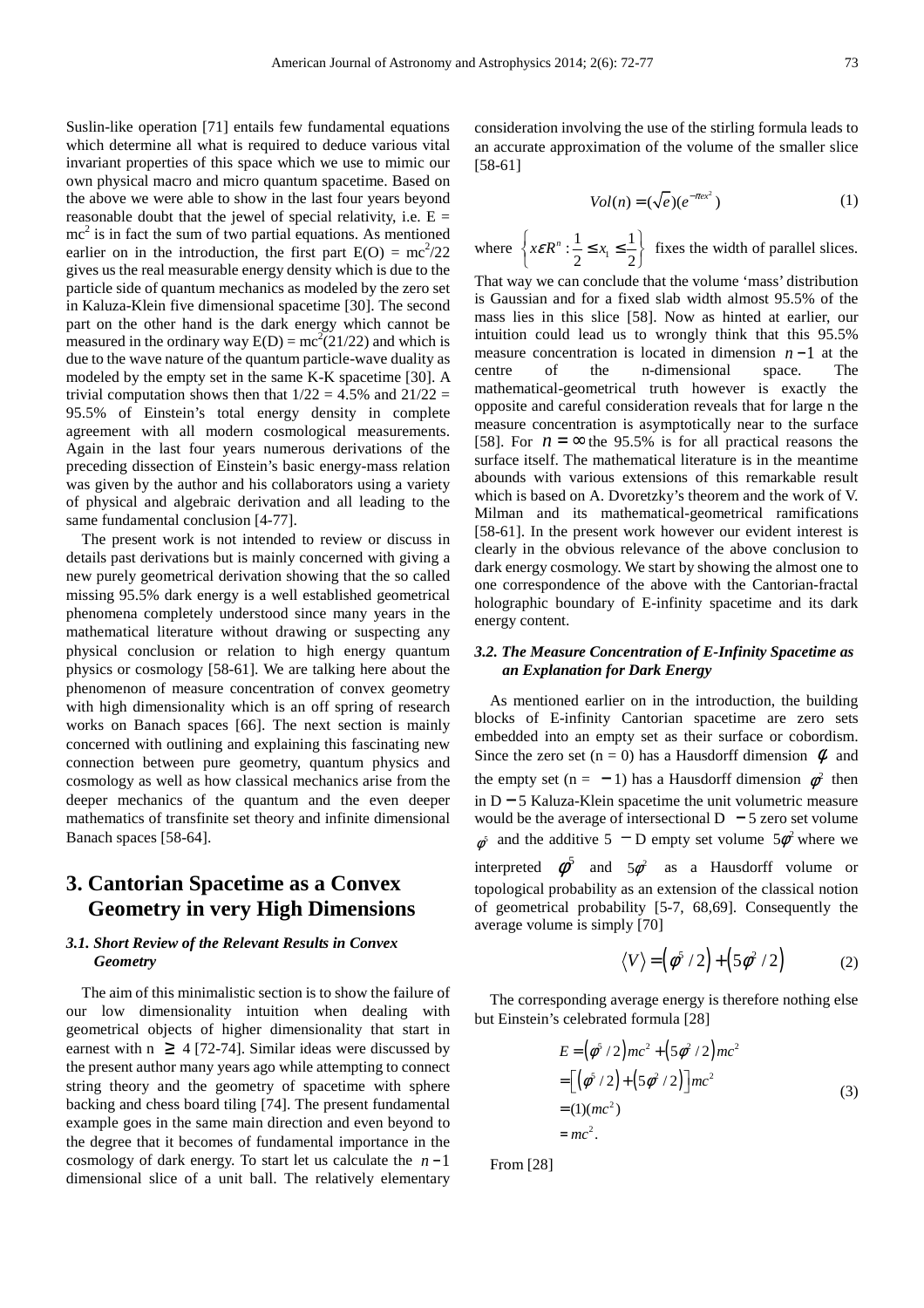$$
\begin{aligned}\n\phi^3 / 2 &= 1 / (22 + k) \\
&= 1 / (22.18033979) \\
&\approx 1 / 22\n\end{aligned} \tag{4}
$$

and

$$
5\phi2/2 = (21+k)/(22+k)
$$
  
= (21.18033989)/(22.18033979) (5)  
\sim 21/22

where  $k = \phi^3(1-\phi^3)$  is the topological mass of 'tHooft's renormalon which could be thought of as made of two entangleon  $\phi^5$  particles because k =  $2\phi^5$ , our main result follows, namely that

$$
E = E(O) + E(D)
$$
  
=  $mc^2 / 22 + mc^2 (21/22)$   
=  $mc^2$   
=  $E(Einstein)$ . (6)

So far we have looked at a single monadic building block of our space [63]. However due to self similarity we expect the above relation to hold true on all scales [4-7, 68,69]. To show that this expectation is correct and leads to our fundamental conclusion about the measure concentration, we reason as follows:

Our E-infinity space is infinite dimensional  $n = \infty$ , however it has a finite expectation value of  $\langle n \rangle = 4 + \phi^3$  and  $d_c$  = 4 +  $\phi$ <sup>3</sup> for its topological and Hausdorff dimension apart of the Menger-Urysohn topological dimension of exactly 4 [68,69]. Thus although infinite dimensional, because of its hierarchal geometry reflected in its Suslin expansion [71,76]

$$
\dim E - \text{infinity} = \sum_{n=0}^{\infty} (\phi^n)(n)
$$
  
=  $(1 + \phi) / (1 - \phi)$  (7)  
=  $4 + \phi^3$ 

It is still compact with a boundary at infinity 62-70]. This shows up clearly in the hyperbolic projection of E-infinity space which manifests itself as a modular fractal space of the Klein-Penrose type [68,69] as explained in great detail in previous older and more recent publications. Now our result follows because in the Poincare-Beltrami projection we have at the center about 336 degrees of freedom corresponding to the internal dimension of the original Klein modular space [68,69]

$$
|\Gamma(7)| = |SL(2,7)|
$$
  
= 7(7<sup>2</sup> - 1)  
= 336. (8)

This represents the holographic boundary without the 'compactified' edge. At this edge however, which is located at infinity, we have infinitely more degrees of freedom. Thus although the edge seems to us from the middle to be infinitely think it is really where the bulk of absolute measure is located, namely the 95.5%. For us low dimensional creatures, the situation may strike us as paradoxical especially when we are making measurements of the total energy density of the cosmos. In this sense the COBE, WMAP and Planck measurement [63-76] makes absolute sense when we realize that this 95.5% is related to the quantum wave of the universe which collapses on measurement and cannot be detected but can be indirectly inferred from cosmological observations extended to the edge of the universe [4-51].

## **4. Discussion**

The quantum wave and wave collapse may be a familiar face of the quantum world but this does not change its deep status as the greatest puzzle in phyics. How could something which has no energy, no matter and no momentum have such a crutial effect on the motion of quantum objects. Suddenly however cosmology started becoming equally puzzling, if not more puzzling, with the discovery of a type of energy which may be the possible cause behind the accelerated cosmic expansion of the universe athough it is de facto not there because it cannot be measured and if we try very hard, we find only 4.5% ordinary energy and ordinary matter leaving the 95.5% shrouded in mystery. These things which are there but are really not there remind anyone working in deterministic chaos, nonlinear dynamics and fractals with the paradoxical nature of a Cantor set [68,69]. These transfinite sets possess no measure, being of measure zero which means no length at all and consequently 'physically' not there. However they do have a substantial Hausdorff dimension, namely  $ln 2 / ln 3 \approx 0.63$  for the original Cantor set and  $\phi$  = 0.618033989 for a uniformally random Mauldin-Williams Cantor set. Now we ask ourselves how did we succeed in applying an Occam razon magnum to these three paradoxical factors? The short answer is by reducing dark energy to the non-ordinary energy of the quantum wave and the quantum wave to an empty set dimension  $\phi^2$  which happens to be the surface of the zero set quantum particle with a Hausdorff dimension  $\phi$ . That way we seem to have eliminated the problem by illuminating it via the light of fractal Cantorian geometry and transfinite set theory as well as the associated E-infinity algebra of the highly structured golden mean ring which can deal with the most complex computation with unheard of simplicity [68,69,76].

## **5. Conclusion**

The present work clearly shows that the disection of Einstein's energy density into two parts is a completely natural consequence of a very high dimensional geometry and its associated measure concentration which results in almost 96% of the volume being located near to the surface of the concerned manifold [58,61]. Applied to our cosmos as modeled by E-infinity Cantorian spacetime manifold, the missing dark energy becomes a natural consequence of the geometry and topology of E-infinity. Together with our anticlastic, anti-curvature and antigravity explanation of real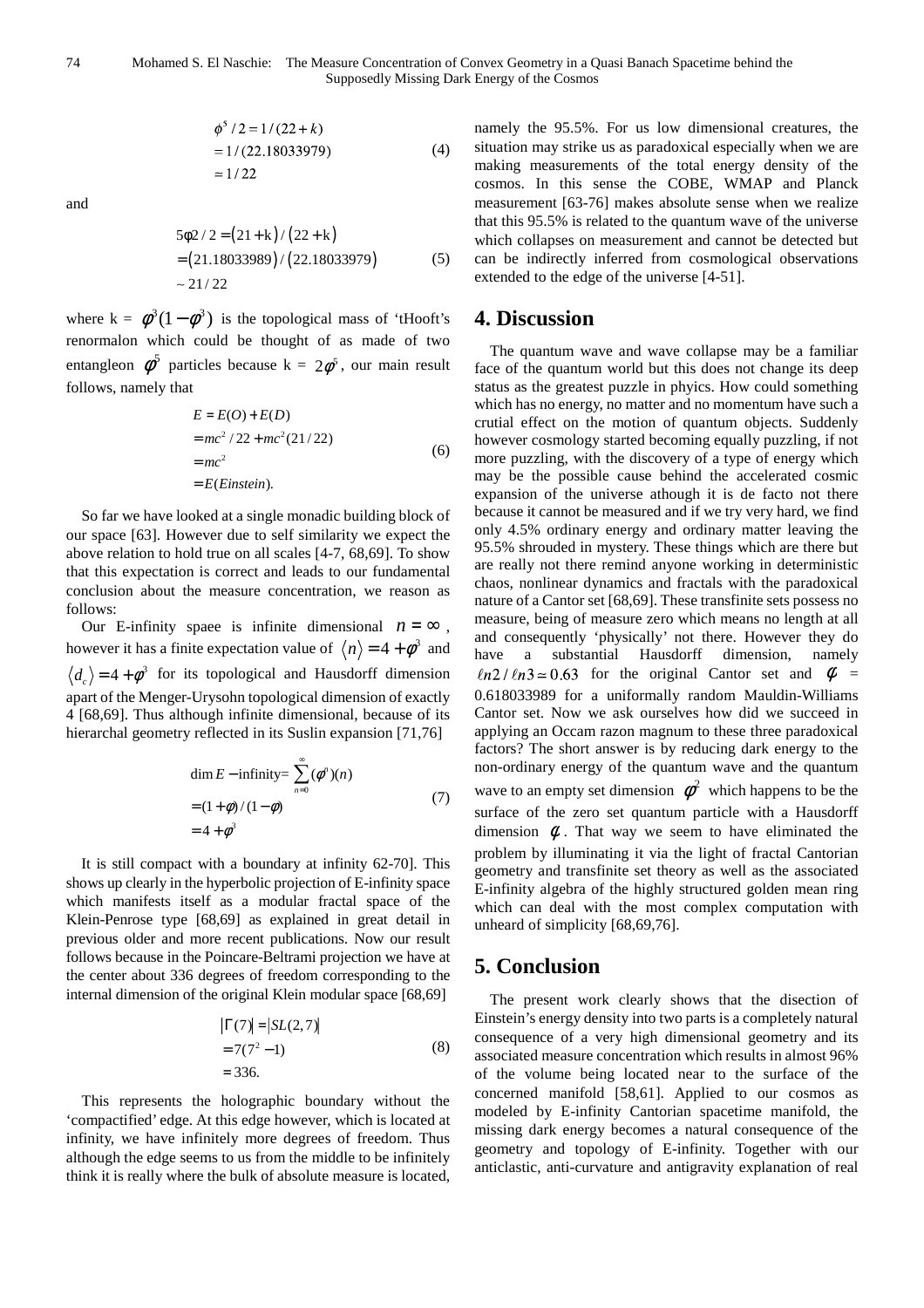material-like spacetime [26], dark energy and accelerated cosmic expansion find in the above a rational mathematical-geometrical and physical explanation.

#### **References**

- [1] W. Rindler: Relativity (Special, General and Cosmological). Oxford University Press, Oxford. 2004.
- [2] L.B. Okun: Energy and mass in relativity theory. World Scientific, Singapore 2009.
- [3] W. Rindler: Introduction to Special Relativity. Oxford Science Publications, Oxford 1991.
- [4] Mohamed S. El Naschie: On a New Elementary Particle from the Disintegration of the Symplectic 'tHooft-Veltman-Wilson Fractal Spacetime. World Journal of Nuclear Science and Technology, 4(4), 2014, pp. 216-221.
- [5] M. A. Helal, L. Marek-Crnjac, Ji-Huan He: The Three Page Guide to the Most Important Results of M. S. El Naschie's Research in E-Infinity Quantum Physics and Cosmology. Open Journal of Microphysics, 3(4), 2013, pp. 141-145.
- [6] L. Marek-Crnjac, Ji-Huan He: An Invitation to El Naschie's Theory of Cantorian Space-Time and Dark Energy. International Journal of Astronomy and Astrophysics, 3(4), 2013, pp. 464-471.
- [7] Jean-Paul Auffray: E-Infinity Dualities, Discontinuous Spacetimes, Xonic Quantum Physics and the Decisive Experiment. Journal of Modern Physics, 5(15), 2014, pp. 1427-1436.
- [8] Mohamed S. El Naschie: Quantum Entanglement as a Consequence of a Cantorian Micro Spacetime Geometry. Journal of Quantum Information Science, 1(2), 2011, pp. 50-53.
- [9] Mohamed S. El Naschie: A Resolution of Cosmic Dark Energy via a Quantum Entanglement Relativity Theory. Journal of Quantum Information Science, 3(1), 2013, pp. 23-26.
- [10] M. S. El Naschie: A Unified Newtonian-Relativistic Quantum Resolution of the Supposedly Missing Dark Energy of the Cosmos and the Constancy of the Speed of Light. International Journal of Modern Nonlinear Theory and Application, 2(1), 2013, pp. 43-54.
- [11] Mohamed S. El Naschie: Quantum Entanglement: Where Dark Energy and Negative Gravity plus Accelerated Expansion of the Universe Comes From. Journal of Quantum Information Science, 3(2), 2013, pp. 57-77.
- [12] Mohamed S. El Naschie: A Fractal Menger Sponge Space-Time Proposal to Reconcile Measurements and Theoretical Predictions of Cosmic Dark Energy. International Journal of Modern Nonlinear Theory and Application, 2(2), 2013, pp. 107-121.
- [13] Mohamed S. El Naschie: The Hydrogen Atom Fractal Spectra, the Missing Dark Energy of the Cosmos and Their Hardy Quantum Entanglement. International Journal of Modern Nonlinear Theory and Application, 2(3), 2013, pp. 167-169.
- [14] Mohamed S. El Naschie: A Rindler-KAM Spacetime Geometry and Scaling the Planck Scale Solves Quantum Relativity and Explains Dark Energy. International Journal of Astronomy and Astrophysics, 3(4), 2013, pp. 483-493.
- [15] M. S. El Naschie: What Is the Missing Dark Energy in a Nutshell and the Hawking-Hartle Quantum Wave Collapse. International Journal of Astronomy and Astrophysics, 3(3), 2013, pp. 205-211.
- [16] Mohamed S. El Naschie: The Missing Dark Energy of the Cosmos from Light Cone Topological Velocity and Scaling of the Planck Scale. Open Journal of Microphysics, 3(3), 2013, pp. 64-70.
- [17] Mohamed S. El Naschie: From Yang-Mills Photon in Curved Spacetime to Dark Energy Density. Journal of Quantum Information Science, 3(4), 2013, pp. 121-126.
- [18] Mohamed S. El Naschie: Calculating the Exact Experimental Density of the Dark Energy in the Cosmos Assuming a Fractal Speed of Light. International Journal of Modern Nonlinear Theory and Application, 3(1), 2014, pp. 1-5.
- [19] Mohamed S. El Naschie: Cosmic Dark Energy Density from Classical Mechanics and Seemingly Redundant Riemannian Finitely Many Tensor Components of Einstein's General Relativity. World Journal of Mechanics, 4(6), 2014, pp. 153-156.
- [20] Mohamed S. El Naschie: Capillary Surface Energy Elucidation of the Cosmic Dark Energy—Ordinary Energy Duality. Open Journal of Fluid Dynamics, 4(1), 2014, pp. 15-17.
- [21] Mohamed S. El Naschie: Einstein's General Relativity and Pure Gravity in a Cosserat and De Sitter-Witten Spacetime Setting as the Explanation of Dark Energy and Cosmic Accelerated Expansion. International Journal of Astronomy and Astrophysics, 4(2), 2014, pp. 332-339.
- [22] Mohamed S. El Naschie: Electromagnetic—Pure Gravity Connection via Hardy's Quantum Entanglement. Journal of Electromagnetic Analysis and Applications, 6(9), 2014, pp. 233-237.
- [23] Mohamed S. El Naschie: Cosmic Dark Energy from 't Hooft's Dimensional Regularization and Witten's Topological Quantum Field Pure Gravity. Journal of Quantum Information Science, 4(2), 2014, pp. 83-91.
- [24] Mohamed S. El Naschie: Entanglement of E8E8 Exceptional Lie Symmetry Group Dark Energy, Einstein's Maximal Total Energy and the Hartle-Hawking No Boundary Proposal as the Explanation for Dark Energy. World Journal of Condensed Matter Physics, 4(2), 2014, pp. 74-77.
- [25] Mohamed S. El Naschie: The Meta Energy of Dark Energy. Open Journal of Philosophy. 4(2), 2014, pp. 157-159.
- [26] Mohamed S. El Naschie: Pinched Material Einstein Space-Time Produces Accelerated Cosmic Expansion. International Journal of Astronomy and Astrophysics. 4(1), 2014, pp. 80-90.
- [27] Mohamed S. El Naschie: From Chern-Simon, Holography and Scale Relativity to Dark Energy. Journal of Applied Mathematics and Physics, 2(7), 2014, pp. 634-638.
- [28] Mohamed S. El Naschie: Why  $E$  Is Not Equal to  $mc^2$ . Journal of Modern Physics, 5(9), 2014, pp. 743-750.
- [29] Mohamed S. El Naschie: Nash Embedding of Witten's M-Theory and the Hawking-Hartle Quantum Wave of Dark Energy. Journal of Modern Physics, 4(10), 2013, pp. 1417-1428.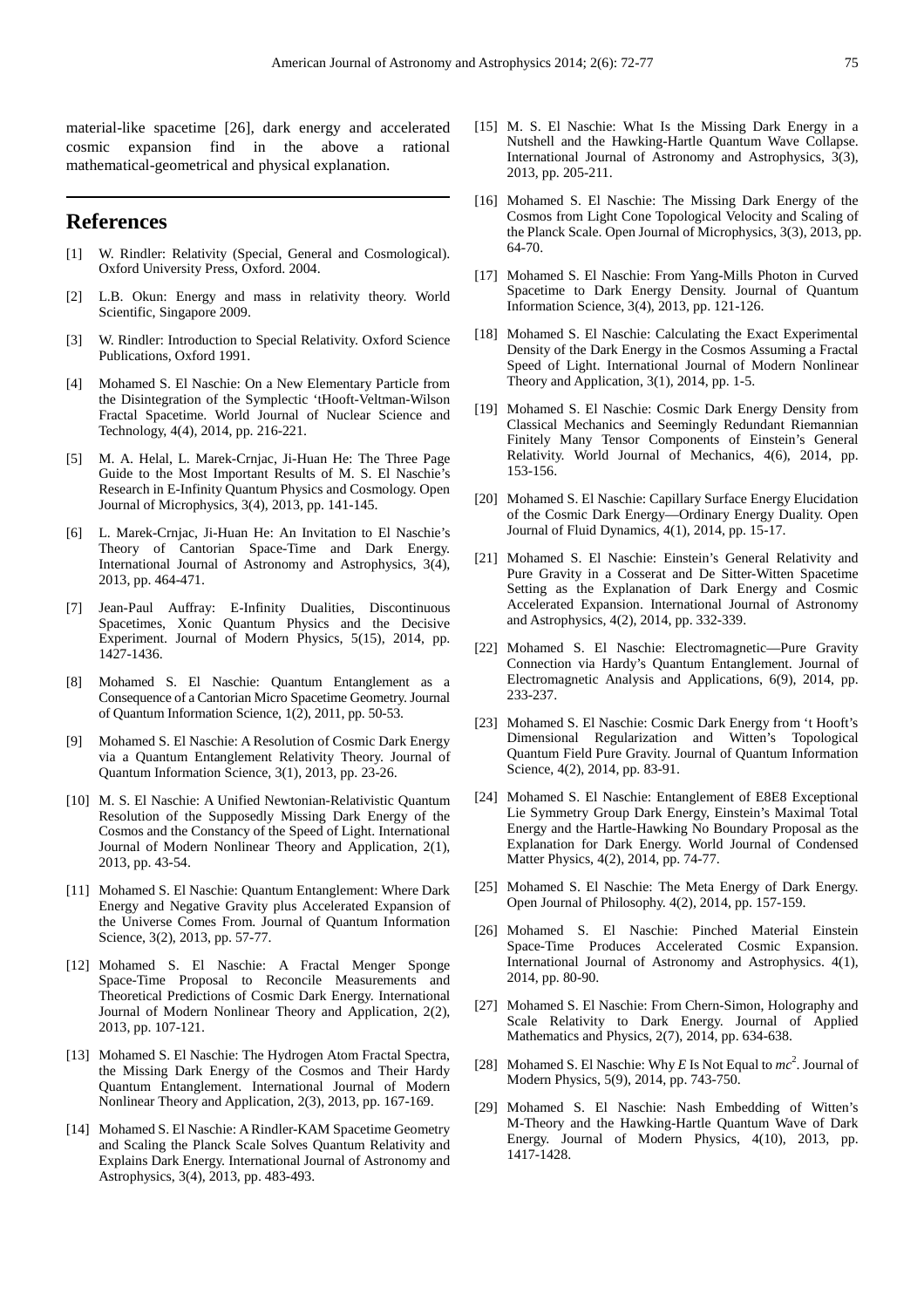- [30] Mohamed S. El Naschie: Dark Energy from Kaluza-Klein Spacetime and Noether's Theorem via Lagrangian Multiplier Method. Journal of Modern Physics, 4(6), 2013, pp. 757-760.
- [31] Mohamed S. El Naschie: The hyperbolic Extension of Sigalotti-Hendi-Sharifzadeh's Golden Triangle of Special Theory of Relativity and the Nature of Dark Energy. Journal of Modern Physics, 4(3), 2013, pp. 354-356.
- [32] Mohamed S. El Naschie: Topological-Geometrical and Physical Interpretation of the Dark Energy of the Cosmos as a 'Halo' Energy of the Schrodinger Quantum Wave. Journal of Modern Physics, 4(5), 2013, pp. 591-596.
- [33] M. S. El Naschie: From Modified Newtonian Gravity to Dark Energy via Quantum Entanglement. Journal of Applied Mathematics and Physics, 2(8), 2014, pp. 803-806.
- [34] Ji-Huan He, L. Marek-Crnjac: Mohamed El Naschie's Revision of Albert Einstein's  $E = m_0 c^2$ : A Definite Resolution of the Mystery of the Missing Dark Energy of the Cosmos International. Journal of Modern Nonlinear Theory and Application, 2(1), 2013, pp. 55-59.
- [35] M. S. El Naschie, L. Marek-Crnjac: Deriving the Exact Percentage of Dark Energy Using a Transfinite Version of Nottale's Scale Relativity. International Journal of Modern Nonlinear Theory and Application, 1(4), 2012, pp. 118-124.
- [36] Mohamed S. El Naschie, Atef Helal: Dark Energy Explained via the Hawking-Hartle Quantum Wave and the Topology of Cosmic Crystallography. International Journal of Astronomy and Astrophysics, 3(3), 2013, pp. 318-343.
- [37] L. Marek-Crnjac, Mohamed S. El Naschie: Chaotic Fractal Tiling for the Missing Dark Energy and Veneziano Model. Applied Mathematics, 4(11B), 2013, pp. 22-29.
- [38] L. Marek-Crnjac, M. S. El Naschie: Quantum Gravity and Dark Energy Using Fractal Planck Scaling. Journal of Modern Physics, 4(11A), 2013, pp. 31-38.
- [39] L. Marek-Crnjac, Mohamed S. El Naschie: Ji-Huan He: Chaotic Fractals at the Root of Relativistic Quantum Physics and Cosmology. International Journal of Modern Nonlinear Theory and Application, 2(1A), 2013, pp. 78-88.
- [40] M. S. El Naschie, S. Olsen, J. H. He, S. Nada, L. Marek-Crnjac, A. Helal: On the Need for Fractal Logic in High Energy Quantum Physics. International Journal of Modern Nonlinear Theory and Application, 1(3), 2012, pp. 84-92.
- [41] Mohamed Salah El Naschie, Leila Marek-Crnjac, Mohamed Atef Helal, Ji-Huan He: A Topological Magueijo-Smolin Varying Speed of Light Theory, the Accelerated Cosmic Expansion and the Dark Energy of Pure Gravity. Applied Mathematics, 5(12), 2014, pp. 1780-1790.
- [42] Mohamed S. El Naschie: Compactified dimensions as produced by quantum entanglement, the four dimensionality of Einstein's smooth spacetime and 'tHooft's  $4- \mathcal{E}$  fractal spacetime. American Journal of Astronomy & Astrophysics, 2(3), 2014, pp. 34-37.
- [43] Mohamed S. El Naschie: Hardy's Entanglement as the Ultimate Explanation for the Observed Cosmic Dark Energy and Accelerated Expansion. International Journal High Energy Physics, 1(2), 2014, pp. 13-17.
- [44] Mohamed S. El Naschie: Deriving  $E = mc2 / 22$  of Einstein's ordinary quantum relativity energy density from the Lie

symmetry group SO(10) of grand unification of all fundamental forces and without quantum mechanics. American Journal of Mechanics & Applications, 2(2), 2014, pp. 6-9.

- [45] Mohamed S. El Naschie: Cosserat-Cartan Modification of Einstein-Riemann Relativity and Cosmic Dark Energy Density. American Journal of Modern Physics. 3(2), 2014, pp. 82-87.
- [46] Mohamed S. El Naschie: Asymptotically safe pure gravity as the source of dark energy of the vacuum. Int. Journal Astrophysics & Space Science, 2(1), 2014, pp. 12-15.
- [47] Mohamed S. El Naschie: Logarithmic Running of 't Hooft-Polyakov Monopole to Dark Energy. International Journal of High Energy Physics, 1(1), 2014, pp. 1-5.
- [48] Mohamed S. El Naschie: Experimentally Based Theoretical Arguments that Unruh's Temperature, Hawking's Vacuum Fluctuation and Rindler's Wedge Are Physically Real. American Journal of Modern Physics, 2(6), 2013, pp. 357-361.
- [49] L. Marek-Crnjac: Modification of Einstein's  $E = mc^2$  to  $E =$ (1/22)mc2. American Journal of Modern Physics, 2(5), 2013, pp. 255-263.
- [50] M.S. El Naschie: The quantum gravity Immirzi parameter A general physical and topological interpretation. Gravitation and Cosmology, 19(3), 2013, pp. 151-155.
- [51] M.S. El Naschie: Determining the missing dark energy density of the cosmos from a light cone exact relativistic analysis. Journal of Physics, 2(2), 2013, pp. 19-25.
- [52] M.S. El Naschie: The quantum entanglement behind the missing dark energy. Journal of Modern Physics and Applications, 2(1), 2013, pp. 88-96.
- [53] M.S. El Naschie: Dark energy via quantum field theory in curved spacetime. Journal Modern Physics and Applications, 2, 2014, pp. 1-7.
- [54] M.S. El Naschie: Rindler space derivation of dark energy. Journal of Modern Physics Applications. 6, 2014, pp. 1-10.
- [55] Wei Tang et al: From nonlocal elasticity to nonlocal spacetime and nano science. Bubbfil Nanotechnology. 1(1), 2014, pp. 3-12.
- [56] M.S. El Naschie: To dark energy theory from a Cosserat-like model of spacetime. Problems of Nonlinear Analysis in Engineering Systems. 1(41), Vol. 20, 2014, pp. 79-98.
- [57] M.S. El Naschie: Revising Einstein's  $E = mc^2$ ; A theoretical resolution of the mystery of dark energy. Proceedings of the Fourth Arab Int. Conference in Physics and Material Science, Egypt. 1-30 October, 2012, pp. 1.
- [58] K.M. Ball: Volume ratios and a reverse isoperimetric inequality. Journal of London Mathematical Society. 44, 1991, pp. 351-359.
- [59] G. Pisier: The volume of convex bodies and Banach space geometry. Tracts in Math 94, Cambridge University Press, Cambridge, 1989.
- [60] B.S. Kasin: The width of certain finite-dimensional sets and classes of smooth functions. IZV. Akad. Nauk. SSSR. Ser. Mat. 41(2), 1977, pp. 334-351 (in Russian).
- [61] O. Guedon: Concentration phenomena in high dimensional geometry. arXiv:1310.1204V1[math]4 Oct 2013.